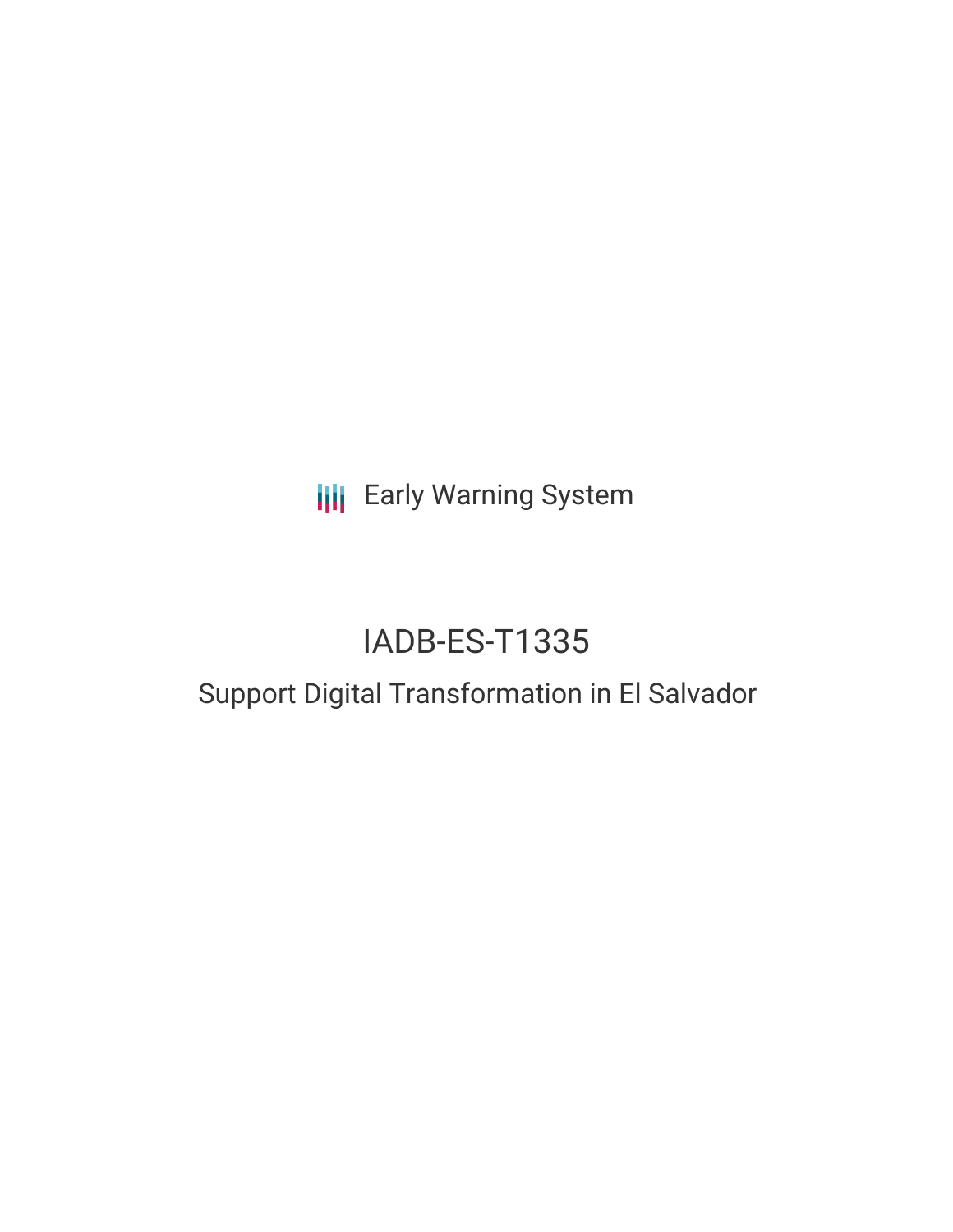

### **Quick Facts**

| <b>Countries</b>               | El Salvador                                                 |
|--------------------------------|-------------------------------------------------------------|
| <b>Financial Institutions</b>  | Inter-American Development Bank (IADB)                      |
| <b>Status</b>                  | Approved                                                    |
| <b>Bank Risk Rating</b>        | C                                                           |
| <b>Voting Date</b>             | 2021-08-16                                                  |
| <b>Borrower</b>                | Government of El Salvador                                   |
| <b>Sectors</b>                 | Communications, Education and Health, Technical Cooperation |
| <b>Investment Type(s)</b>      | Advisory Services, Grant                                    |
| <b>Investment Amount (USD)</b> | \$0.50 million                                              |
| <b>Project Cost (USD)</b>      | $$0.50$ million                                             |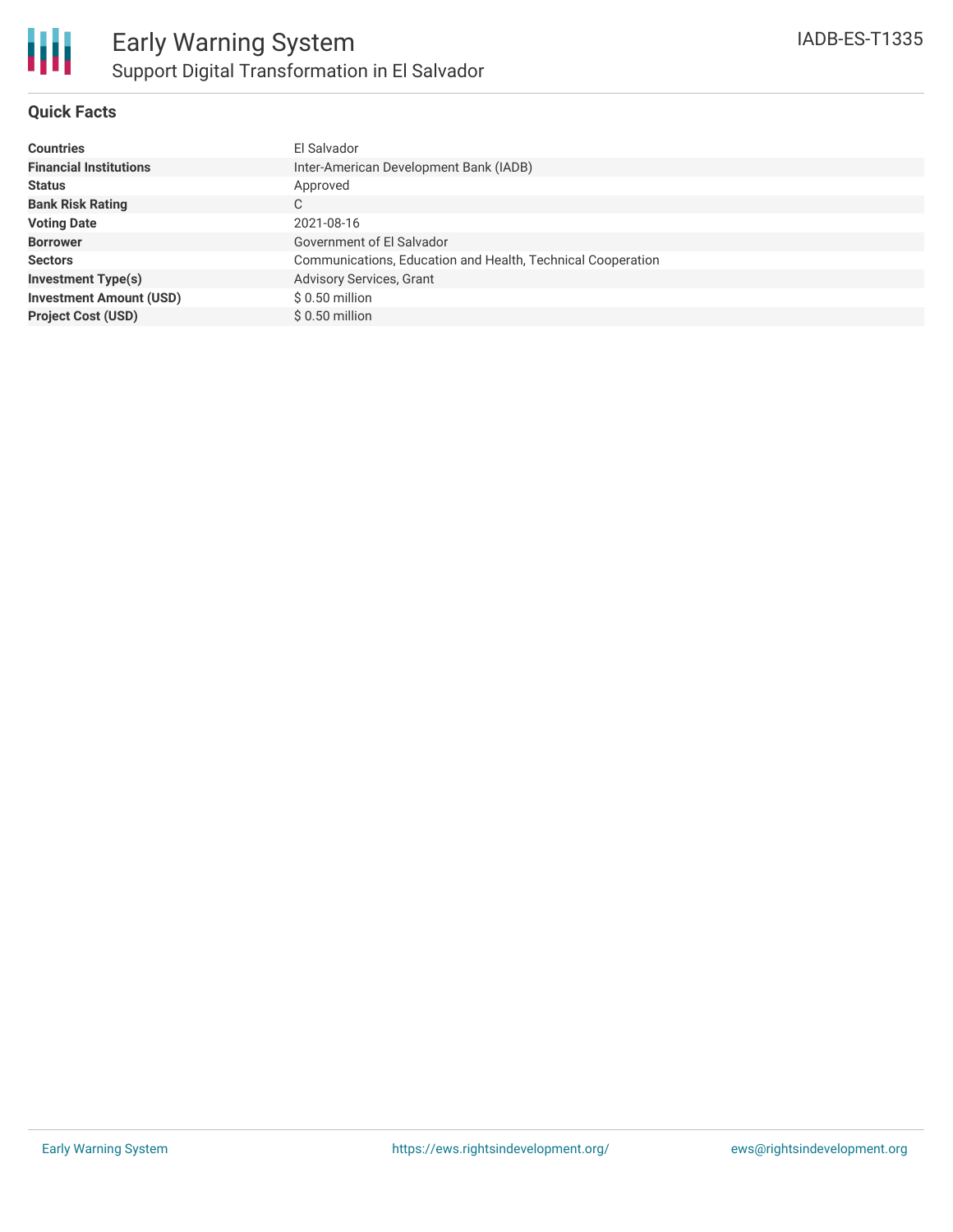

### **Project Description**

The general objective of this Technical Cooperation (TC) is to support feasibility studies to improve the connectivity of public institutions and households in El Salvador. Particularly, these feasibility studies aim to support the current COVID-19 crisis by exploring market (including demography), forecasting demand, identifying the best technical routes, designing the network, preparing its specifications and developing the technical, financial, and managerial studies of the network and its utilization. The TC will support EL-L1145. The best practice of Korean governments' use of ICT will be great practice model to be analyzed.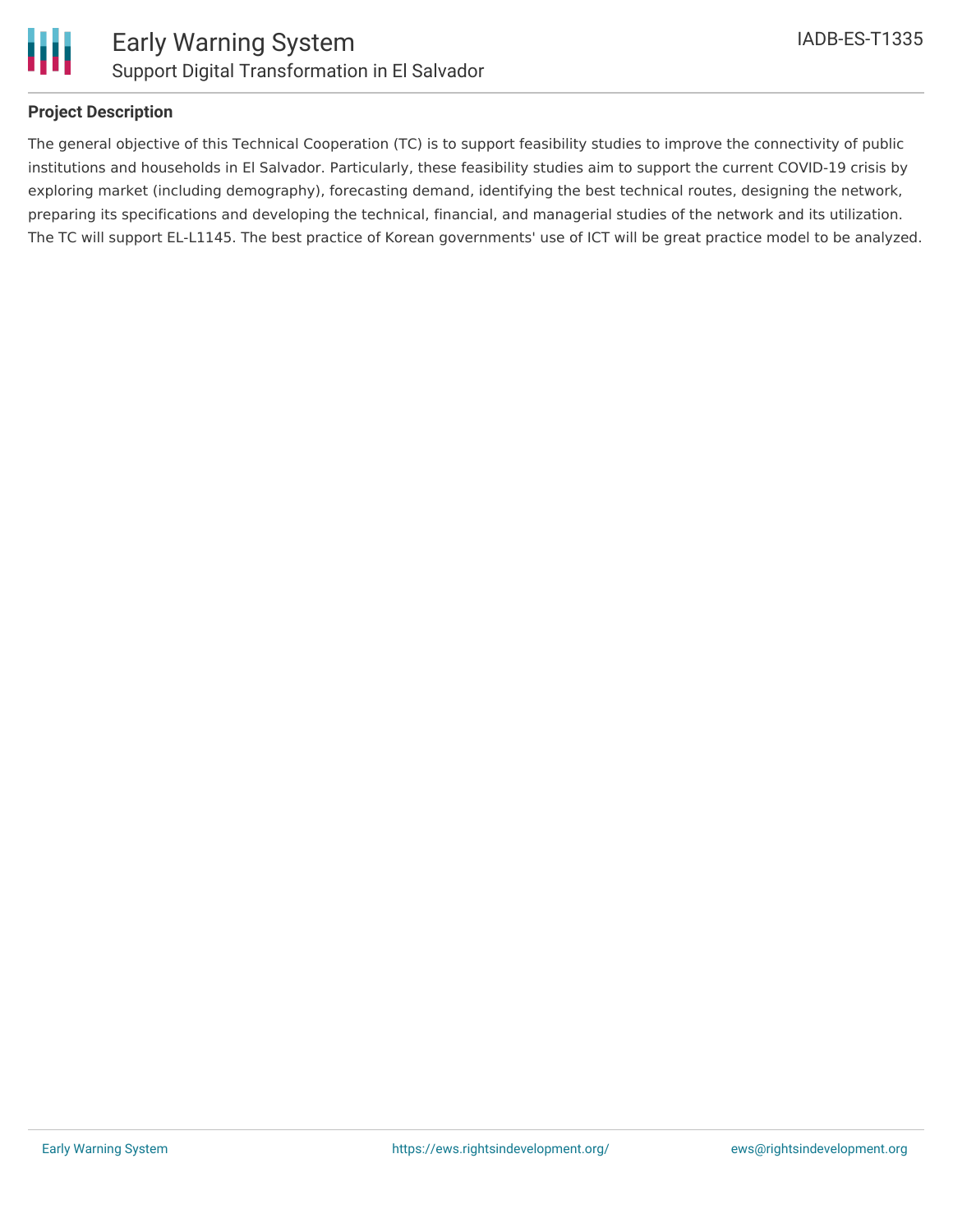

### Early Warning System Support Digital Transformation in El Salvador

### **Investment Description**

• Inter-American Development Bank (IADB)